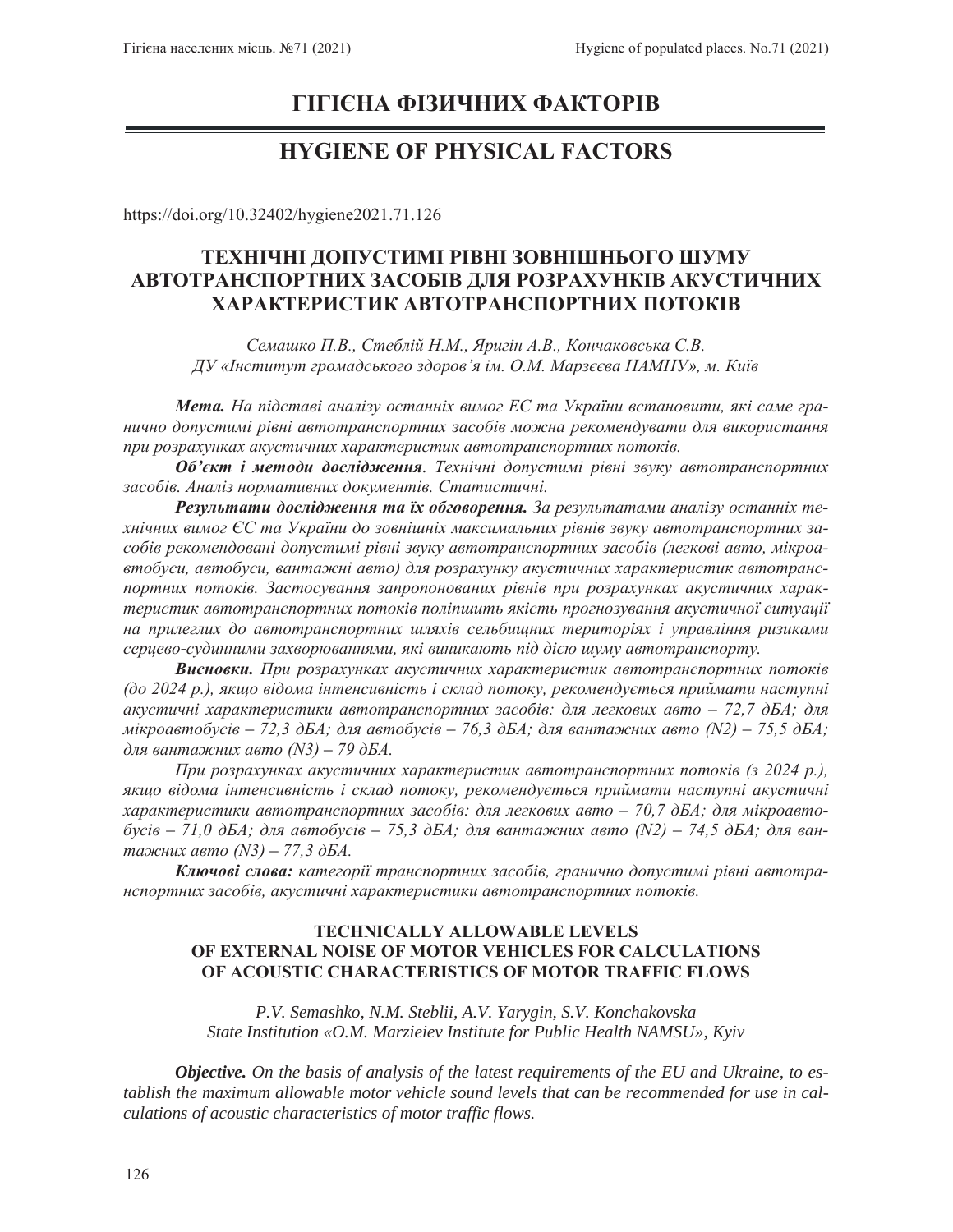*Research object and methods. Technically allowable motor vehicle sound levels; analysis of regulatory documents: statistical.* 

*Research results and discussion. According to the results of the analysis of the latest technical requirements of the EU and Ukraine to external maximum motor vehicle sound levels, allowable sound levels for motor vehicles (passenger cars, minibuses, buses, trucks) have been recommended for calculating acoustic characteristics of motor traffic flows. The application of the proposed levels in the calculations of acoustic characteristics of motor traffic flows will improve the quality of forecasting the acoustic situation in residential areas adjacent to roadways and managing the risks of developing cardiovascular diseases associated with motor traffic noise.* 

*Conclusions. When calculating acoustic characteristics of motor traffic flows (before year 2024), if the intensity and composition of the motor traffic flow is known, it is recommended to use the following acoustic characteristics of motor vehicles: for cars – 72.7 dBA; for minibuses – 72.3 dBA; for buses – 76.3 dBA; for trucks (N2) – 75.5 dBA; for trucks (N3) – 79 dBA.* 

*When calculating acoustic characteristics of motor traffic flows (starting from year 2024), if the intensity and composition of the motor traffic flow is known, it is recommended to use the following acoustic characteristics of motor vehicles: for cars – 70.7 dBA; for minibuses – 71.0 dBA; for buses – 75.3 dBA; for trucks (N2) – 74.5 dBA; for trucks (N3) – 77.3 dBA.* 

*Keywords: categories of motor vehicles, maximum allowable motor vehicle sound levels, acoustic characteristics of motor traffic flows.*

Існуючі сьогодні в Україні методики розрахунку очікуваних рівнів звуку від автотранспортних потоків посилаються на формули, які отримані з урахуванням старих вимог до акустичних характеристик автотранспортних засобів різних категорій. Це приводить до неточних результатів при прогнозуванні акустичної ситуації на прилеглих до автотранспортних шляхів сельбищних територіях.

Оскільки автотранспортні потоки (особливо в містах) являють собою суміш АТЗ різних категорій, які всі в розрахунках врахувати неможливо, то, на нашу думку, при акустичних розрахунках, можливо використовувати середні рівні підкатегорій (наприклад: середні рівні легкових авто, середні рівні мікроавтобусів, автобусів, вантажних авто).

Тому, метою даних досліджень було встановити, які саме гранично допустимі рівні автотранспортних засобів можна рекомендувати для використання при розрахунках акустичних характеристик автотранспортних потоків.

Основні завдання:

- 1. Визначитися з існуючими в ЕС та Україні класифікаціями категорій автотранспортних за $co6i$ <sub>B</sub> $(AT3)$ .
- 2. Проаналізувати нові Рекомендації ЄС до допустимих рівнів зовнішнього шуму автотранспортних засобів.
- 3. Визначити допустимі рівні автотранспортних засобів, які слід використовувати при розрахунках акустичних характеристик автотранспортних потоків.
- 4. Визначити наскільки змінилися вимого до технічних допустимих рівнів автомобілів за 5 останніх років.

Результати досліджень. Діюча в Україні класифікація категорій автотранспортних засобів надана в таблиці 1 [1].

Для позначення транспортних засобів категорій М та N підвищеної прохідності до них додається літера G (наприклад, M1G), а для спеціалізованих або спеціальних ТЗ підвищеної прохідності - літери GS.

Для позначення підкатегорії колісних ТЗ спеціального або спеціалізованого призначення до літер і цифр, що означають категорію, додається літера S (M1S, N2S тощо).

Технічно допустимі максимальні рівні звуку сучасних авто в залежності від категорій, представлені в  $[1,2,3,4]$ .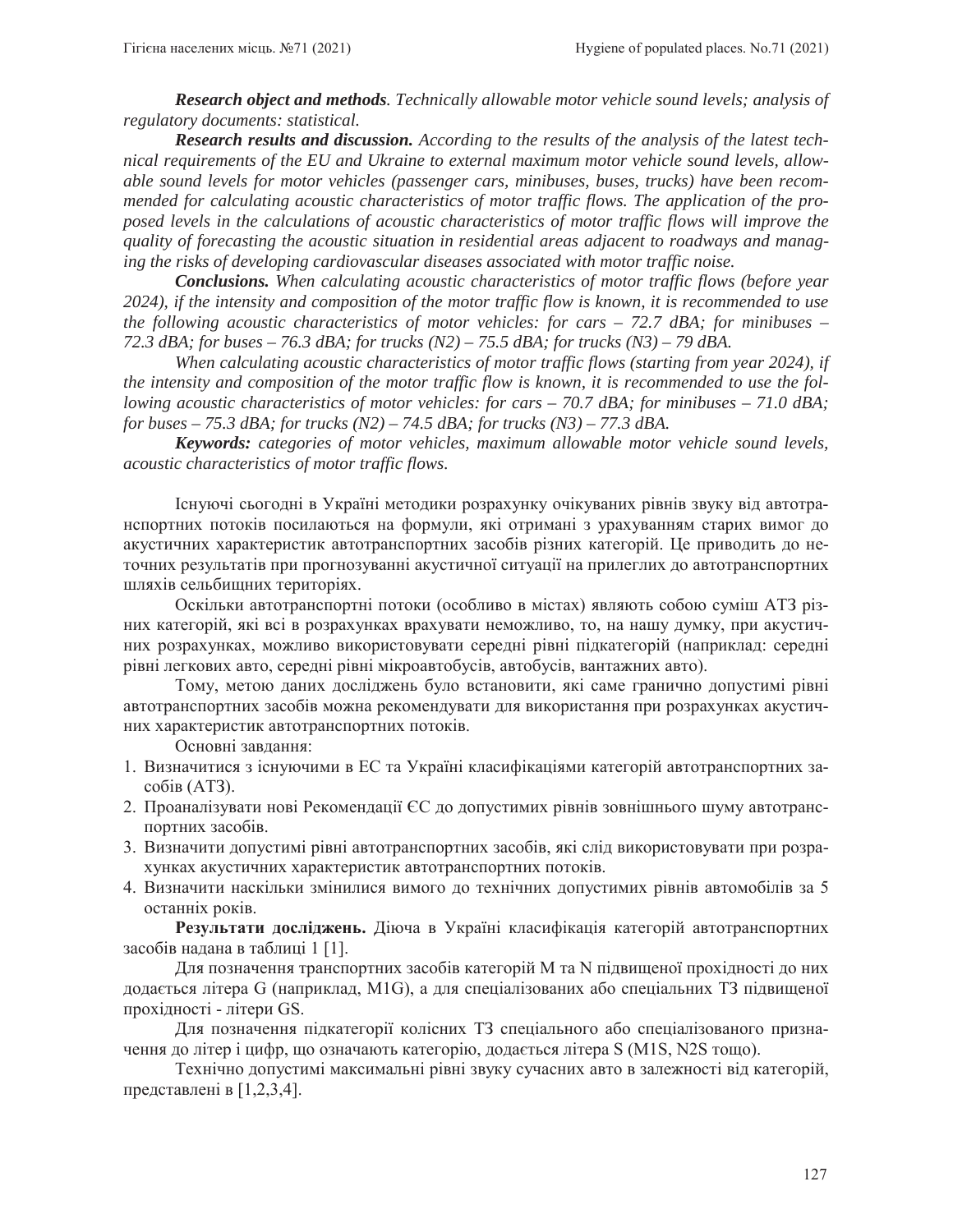|                     | - мототранспортні засоби                                                                                                                                         |  |  |  |  |
|---------------------|------------------------------------------------------------------------------------------------------------------------------------------------------------------|--|--|--|--|
| М Пасажирські авто: |                                                                                                                                                                  |  |  |  |  |
| M1                  | - легкові авто                                                                                                                                                   |  |  |  |  |
| M <sub>2</sub>      | - автобуси та спеціалізовані авто максимальною масою до 5 тон                                                                                                    |  |  |  |  |
| M <sub>3</sub>      | - автобуси та спеціалізовані авто максимальною масою понад 5 тон                                                                                                 |  |  |  |  |
| N Вантажні авто:    |                                                                                                                                                                  |  |  |  |  |
| N1                  | - транспортні засоби, які спроектовані та виготовлені для перевезення<br>вантажів, і які мають максимальну масу, що не перевершує 3,5 тони                       |  |  |  |  |
| N2                  | - транспортні засоби, які спроектовані та виготовлені для перевезення<br>вантажів, і які мають максимальну масу, що перевершує 3,5 тони, але не<br>більше 12 тон |  |  |  |  |
| N <sub>3</sub>      | - транспортні засоби, які спроектовані та виготовлені для перевезення<br>вантажів, і які мають максимальну масу, що більше 12 тон                                |  |  |  |  |
| ∩                   | - причепи та напівпричепи                                                                                                                                        |  |  |  |  |

Таблиця 1. Категорії автотранспортних засобів (Постанова КМ України від 5 січня 2021 р. №7, спрощений варіант).

Технічні граничнодопустимі рівні звуку автотранспортних засобів (АТЗ) в залежності від категорій АТЗ, згідно з Регламентом Європейського парламенту і Ради (ЄС) №540/2014 від 16 квітня 2014 року, представлені в таблиці 2. В цій таблиці також представлені, розраховані нами, середні максимальні допустимі рівні звуку.

Таблиця 2. Гранично-допустимі рівні звуку автотранспортних засобів в залежності від категорій АТЗ (Регламент Європейського парламенту і Ради (ЄС) №540/2014 від 16.04.2014).

| Кате-<br>горія<br>T <sub>3</sub>                 | Опис<br>категорії ТЗ                                              | Граничні рівні звуку, дБА                         |                                                                                                                |                                                                                                       |  |
|--------------------------------------------------|-------------------------------------------------------------------|---------------------------------------------------|----------------------------------------------------------------------------------------------------------------|-------------------------------------------------------------------------------------------------------|--|
|                                                  |                                                                   | Фаза 1 (нові типи ТЗ<br>липня 2016 року<br>$\sim$ | (нові типи ТЗ<br>1 липня 2020 року<br>для 1-ї реєстрації<br>2022 року<br>липня<br>$\Phi$ asa 2<br>ra<br>$\sim$ | Фаза 3 (нові типи ТЗ<br>липня 2024 року<br>реєстрації<br>2026 року<br>та для 1-ї<br>липня<br>$\infty$ |  |
| M                                                | Пасажирські авто                                                  |                                                   |                                                                                                                |                                                                                                       |  |
| M <sub>1</sub>                                   | Легкові авто. Співвідношення потужності<br>до маси (кВт/1000 кг): |                                                   |                                                                                                                |                                                                                                       |  |
|                                                  | $\leq 120$                                                        | 72(1)                                             | 70(1)                                                                                                          | 68(1)                                                                                                 |  |
|                                                  | $120 - 160$                                                       | 73                                                | 71                                                                                                             | 69                                                                                                    |  |
|                                                  | 160                                                               | 75                                                | 73                                                                                                             | 71                                                                                                    |  |
|                                                  | >200                                                              |                                                   | 74                                                                                                             | 72                                                                                                    |  |
|                                                  | кількість сидінь $\leq$ 4                                         | 75                                                |                                                                                                                |                                                                                                       |  |
|                                                  | R точка водійського сидіння ≤ 450 мм                              |                                                   |                                                                                                                |                                                                                                       |  |
|                                                  | від поверхні землі                                                |                                                   |                                                                                                                |                                                                                                       |  |
| Г.А макс. ср. доп. легкових авто (група M1), дБА |                                                                   | 74,3                                              | 72,7                                                                                                           | 70,7                                                                                                  |  |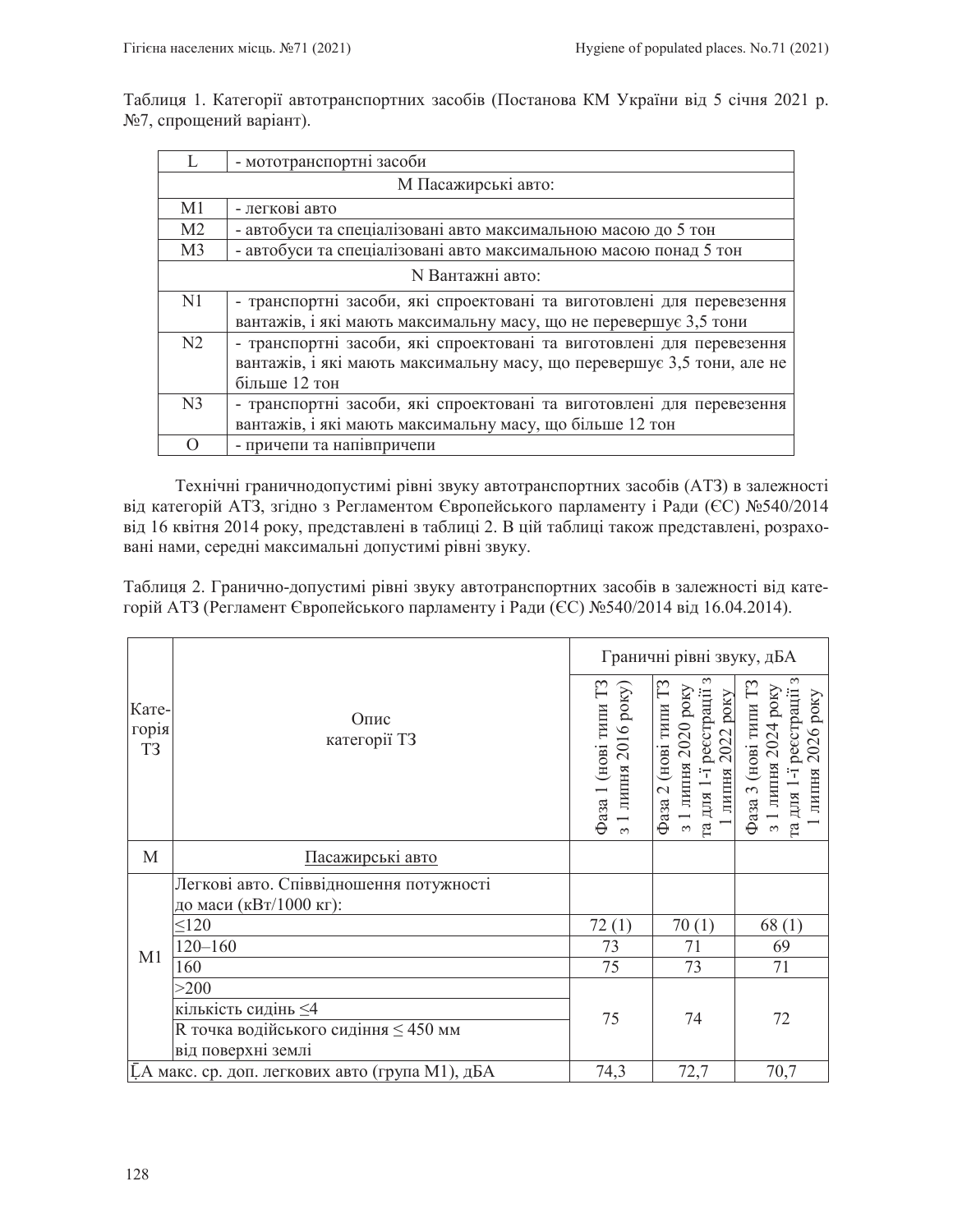|                                               |                                                                                 | Граничні рівні звуку, дБА                    |                                                                                             |                                                                                           |  |
|-----------------------------------------------|---------------------------------------------------------------------------------|----------------------------------------------|---------------------------------------------------------------------------------------------|-------------------------------------------------------------------------------------------|--|
| Кате-<br>горія<br>T <sub>3</sub>              | Опис<br>категорії ТЗ                                                            | Фаза 1 (нові типи ТЗ<br>з 1 липня 2016 року) | та для 1-ї ресстрації з<br>1 липня 2022 року<br>Фаза 2 (нові типи ТЗ<br>з 1 липня 2020 року | Фаза 3 (нові типи ТЗ<br>з 1 липня 2024 року<br>та для 1-ї ресстрації<br>1 липня 2026 року |  |
|                                               | М2 - автобуси та спеціалізовані авто                                            |                                              |                                                                                             |                                                                                           |  |
|                                               | максимальною масою до 5 тон                                                     |                                              |                                                                                             |                                                                                           |  |
|                                               | маса $\leq$ 2500 кг                                                             | 72                                           | 70                                                                                          | 69                                                                                        |  |
| M <sub>2</sub>                                | 2500 кг<маса≤3 500 кг                                                           | $\overline{74}$                              | $\overline{72}$                                                                             | 71                                                                                        |  |
|                                               | 3500 кг <маса≤5 000 кг                                                          | 75                                           | 73                                                                                          | 72                                                                                        |  |
|                                               | Номінальна потужність двигуна ≤135 кВт                                          |                                              |                                                                                             |                                                                                           |  |
|                                               | 3500 кг<маса≤5 000 кг;                                                          |                                              |                                                                                             |                                                                                           |  |
|                                               | Номінальна потужність двигуна >135 кВт                                          | 75                                           | 74                                                                                          | 72                                                                                        |  |
|                                               | Г.А макс. ср. доп. М2 - автобуси та спеціалізовані авто                         | 74                                           |                                                                                             |                                                                                           |  |
|                                               | максимальною масою до 5 тон (група М2), дБА                                     |                                              | 72,3                                                                                        | 71                                                                                        |  |
|                                               | МЗ - автобуси та спеціалізовані авто                                            |                                              |                                                                                             |                                                                                           |  |
|                                               | максимальною масою більше 5 тон                                                 |                                              |                                                                                             |                                                                                           |  |
|                                               | Номінальна потужність двигуна, кВт                                              |                                              |                                                                                             |                                                                                           |  |
| M <sub>3</sub>                                | $\leq 150$                                                                      | 76                                           | 74                                                                                          | 73(2)                                                                                     |  |
|                                               | 150-250                                                                         | 78                                           | 77                                                                                          | 76(2)                                                                                     |  |
|                                               | >250                                                                            | 80                                           | 78                                                                                          | 77(2)                                                                                     |  |
|                                               | LA макс. ср. доп. М3 - автобуси та спеціалізовані авто                          |                                              |                                                                                             |                                                                                           |  |
|                                               | максимальною масою більше 5 тон (група М3), дБА                                 | 78,0                                         | 76,3                                                                                        | 75,3                                                                                      |  |
| Г.А макс. ср. доп. (групи M1-M3), дБА         |                                                                                 | 75,4                                         | 73,8                                                                                        | 72,3                                                                                      |  |
| ${\bf N}$                                     | Вантажні авто                                                                   |                                              |                                                                                             |                                                                                           |  |
|                                               | Маса, кг:                                                                       |                                              |                                                                                             |                                                                                           |  |
|                                               | $\leq$ 2 500                                                                    | 72                                           | 71                                                                                          | 69                                                                                        |  |
| N <sub>1</sub>                                | 2 500-3 500                                                                     | 74                                           | 73                                                                                          | 71                                                                                        |  |
| [А макс. ср. доп. вантажного авто (група N1), |                                                                                 |                                              |                                                                                             |                                                                                           |  |
|                                               | Г.А макс. ср. доп., дБА                                                         | 73                                           | 72                                                                                          | 70                                                                                        |  |
|                                               | Номінальна потужність двигуна, кВт                                              |                                              |                                                                                             |                                                                                           |  |
| N2                                            | $\leq$ 135                                                                      | 77                                           | 75(2)                                                                                       | 74(2)                                                                                     |  |
|                                               | $>135$ $\text{KBr}$                                                             | 78                                           | 76(2)                                                                                       | 75(2)                                                                                     |  |
|                                               | ĻА макс. ср. доп. вантажних авто (група N2), дБА                                | 77,5                                         | 75,5                                                                                        | 74,5                                                                                      |  |
|                                               | Номінальна потужність двигуна, кВт                                              |                                              |                                                                                             |                                                                                           |  |
| N <sub>3</sub>                                | $\leq150$                                                                       | 79                                           | 77                                                                                          | 76(2)                                                                                     |  |
|                                               |                                                                                 |                                              |                                                                                             |                                                                                           |  |
|                                               |                                                                                 |                                              |                                                                                             |                                                                                           |  |
|                                               | $150 - 250$                                                                     | 81                                           | 79                                                                                          | 77(2)                                                                                     |  |
|                                               | $>250$ $\text{KBr}$<br>Г.А макс. ср. доп., дБА, вантажного авто (група N3), дБА | 82<br>80,7                                   | 81<br>79,0                                                                                  | 79(2)<br>77,3                                                                             |  |

Примітка:

(1) транспортні засоби М1 на базі транспортних засобів N1.

(2) + два роки для нового типу транспортного засобу та + один рік для реєстрації нового транспортного засобу.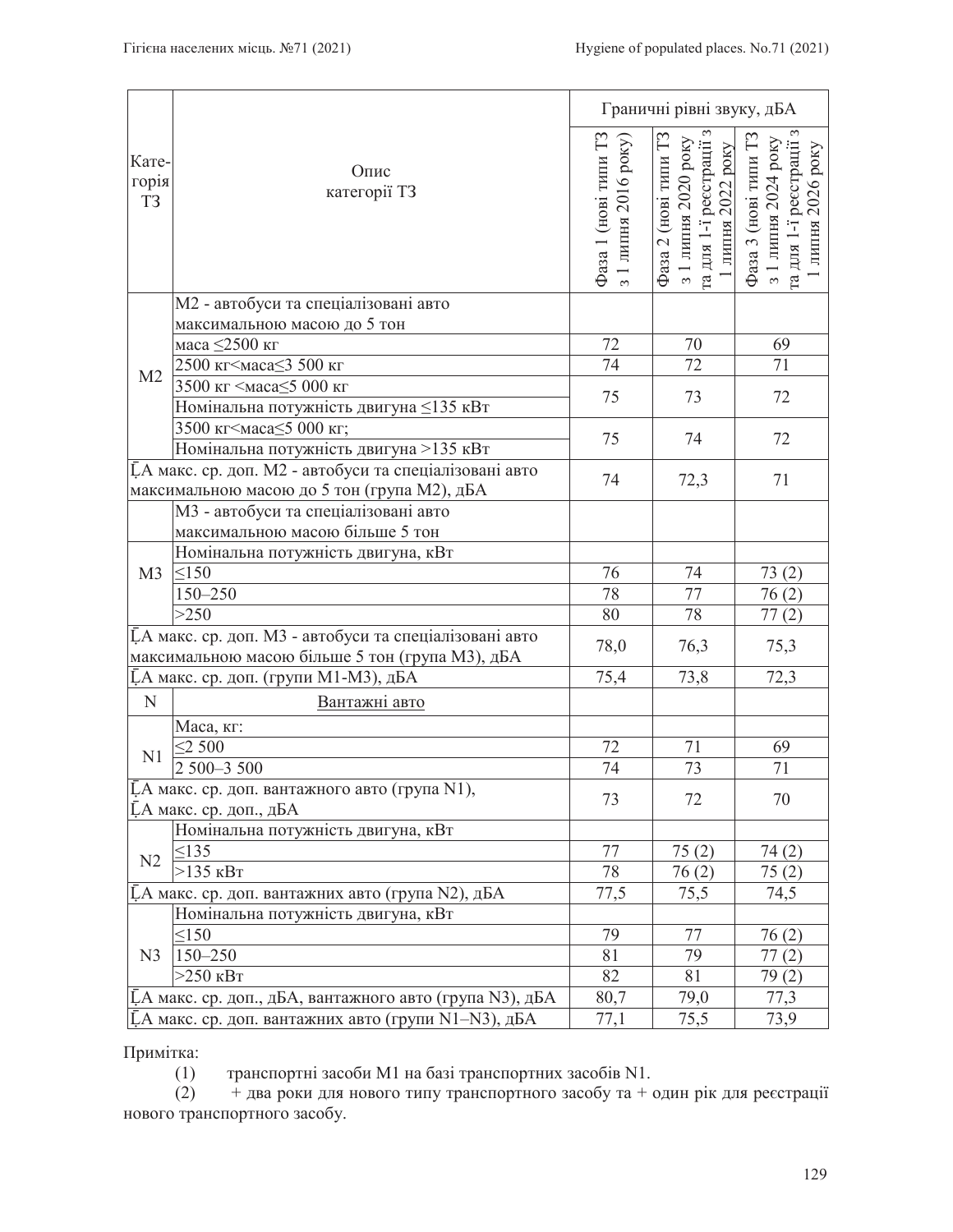Граничні рівні повинні бути збільшені на 1дБ (для категорій N3 і M3 та на 2 дБ(A)) для транспортних засобів, що відповідають належному визначенню для позашляхових транспортних засобів, встановленому в пункті 4 частини А додатка II до Директиви 2007/46/ЄС [4]. Для транспортних засобів М1 збільшені граничні рівні звуку для позашляховик транспортних засобів діють лише у разі, якщо технічно допустима максимальна споряджена маса  $>2$  тон. Граничні значення повинні бути збільшено на 2 дБ(А) для транспортних засобів із доступом для інвалідних візків та бронетехніки, як визначено в додатку II до Директиви 2007/46/EC [5].

Результати розрахунків граничнодопустимих середніх максимальних рівнів звуку представлені в таблиці 3.

Таблиця 3. Результати розрахунків граничнодопустимих середніх максимальних рівнів звуɤɭ.

| Категорія АТЗ                      | середні максимальні рівні звуку, дБА: | Граничнодопустимі | $\Phi$ аза 2 -<br>Фаза 3 | $\Phi$ аза 1 -<br>Фаза 3 |     |
|------------------------------------|---------------------------------------|-------------------|--------------------------|--------------------------|-----|
|                                    | для фази 1                            | для фази 2        | для фази 3               |                          |     |
| М1 (легкові авто)                  | 74,3                                  | 72,7              | 70,7                     | 2                        | 3,6 |
| М2 (мікроавтобуси)                 | 74,0                                  | 72,3              | 71,0                     | 1,3                      | 3,0 |
| МЗ (автобуси)                      | 78,0                                  | 76,3              | 75,3                     |                          | 2,7 |
| $M1-M3$                            | 75,4                                  | 73,7              | 72,3                     | 1,4                      | 3,1 |
| N1 (вантажні до 3 тон)             | 73,0                                  | 72,0              | 70,0                     | 2                        | 3,0 |
| N <sub>2</sub> (вантажні 3-12 тон) | 77,5                                  | 75,5              | 74,5                     |                          | 3,0 |
| N3 (вантажні більше 12 тон)        | 80,7                                  | 79,0              | 77,3                     | 1,7                      | 3,4 |
| $N1-N3$                            | 77,1                                  | 75,5              | 73,9                     | 1,6                      | 3,2 |

Як можна бачити з отриманих результатів, за 5 останніх років вимоги до акустичних характеристик АТЗ поліпшилися на: 3,6 дБА – для легкових авто; 3,0 дБА - для мікроавтобуciв;  $2,7$  дБА – для автобусiв;  $3,0-3,4$  дБА для вантажних авто.

Формули для розрахунку акустичних характеристик автотранспортних потоків будуть надані в подальших публікаціях.

#### Висновок

- 1. Рекомендовані допустимі рівні звуку автотранспортних засобів для розрахунку акустичних характеристик автотранспортних потоків.
- 2. За 5 останніх років вимоги до акустичних характеристик АТЗ поліпшилися на: 3,6 дБА для легкових авто; 3,0 дБА - для мікроавтобусів; 2,7 дБА – для автобусів; 3,0 – 3,4 дБА для вантажних авто.
- 3. При розрахунках акустичних характеристик автотранспортних потоків (до 2024 р.), якщо відома інтенсивність і склад потоку, рекомендується приймати наступні акустичні характеристики автотранспортних засобів: для легкових авто - 72,7 дБА; для мікроавтобусів -72,3 дБА; для автобусів – 76,3 дБА; для вантажних авто (N2) – 75,5 дБА; для вантажних авто (N3) – 79 дБА.
- 4. При розрахунках акустичних характеристик автотранспортних потоків (з 2024 р.), якщо відома інтенсивність і склад потоку, рекомендується приймати наступні акустичні характеристики автотранспортних засобів: для легкових авто - 70,7 дБА; для мікроавтобусів -